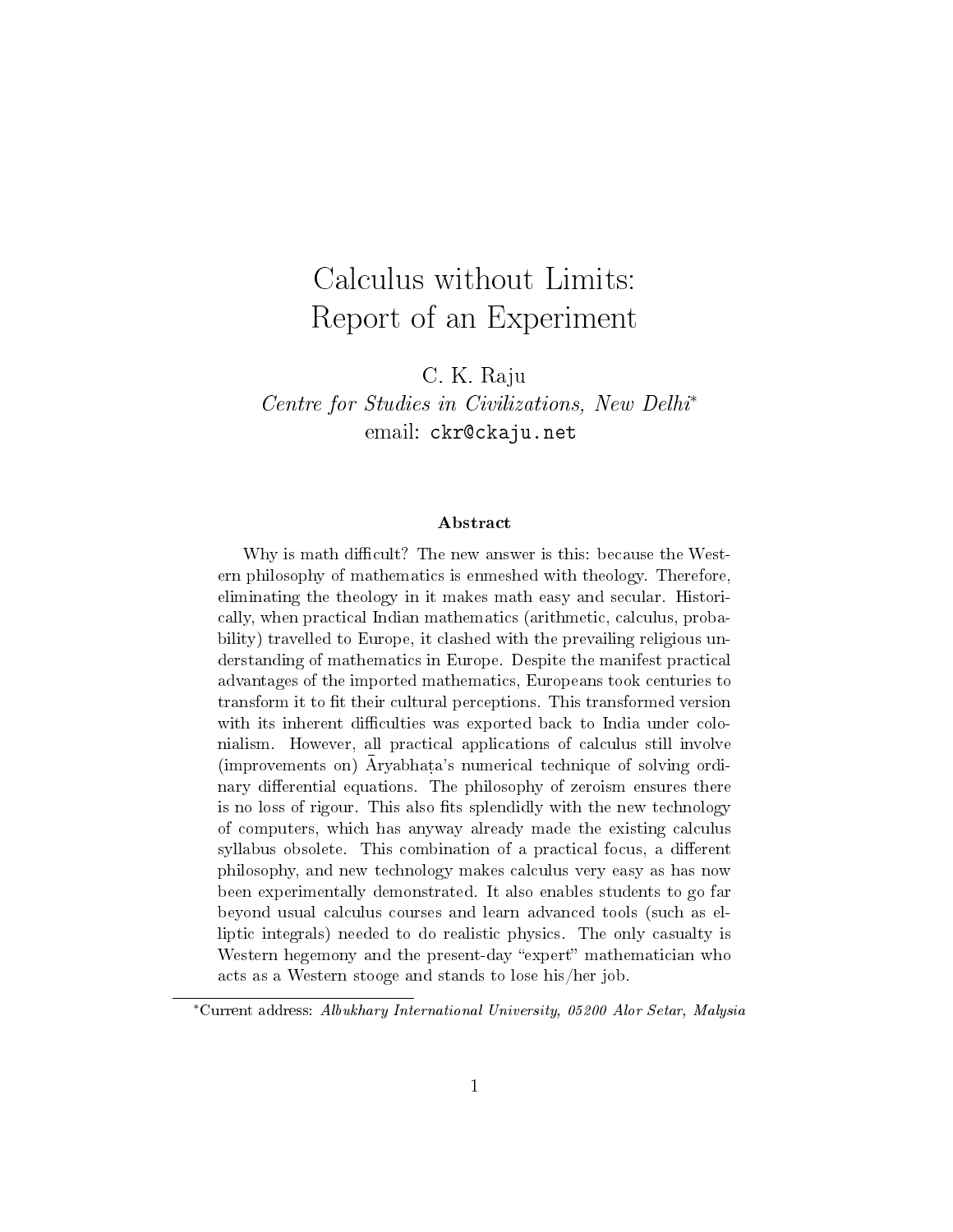#### 1 Introduction

Why is math difficult? Because it has got mixed with Christian theology: that is the novel answer produced by recent research.<sup>1</sup> The simple way to make math easy, therefore, is to eliminate the theology in math. This can be easily done by tracing the true historical context in which mathematics developed. This is the thinking around which the new course on calculus without limits is designed.<sup>2</sup> This course fits well with the recent developments in computer technology which have anyway made obsolete the existing courses on calculus.

#### 2 Two philosophies of mathematics

In Europe, mathematics and geometry were linked to religious belief since Plato and his followers who derived maths from mathesis,<sup>3</sup> so that mathematics meant the science of learning or awakening the soul. It was believed that mathematics incorporated *eternal* truths, and was hence especially suited to stir the eternal soul on the grounds of sympathetic magic (that like arouses like).

This soul-relatedness of European mathematics dragged it into theological controversies. For example, the followers of Plato ("Neoplatonists" such as Proclus) asserted that the eternal truths of mathematics implied an eternal (hence uncreated) cosmos.

<sup>&</sup>lt;sup>1</sup>C. K. Raju, *Cultural Foundations of Mathematics: The Nature of Mathematical Proof* and the Transmission of the Calculus from India to Europe in the 16th c. CE, Pearson Longman, 2007, PHISPC vol X.4.

<sup>&</sup>lt;sup>2</sup> Teaching Mathematics with a Different Philosophy. 1: Formal mathematics as biased metaphysics", Science and Culture  $77(7-8)$  (2011) pp. 275-80. http://www. scienceandculture-isna.org/July-aug-2011/03%20C%20K%20Raju.pdf. 2: Calculus without limits". Science and Culture,  $77$  (7-8) (2011) pp. 281-86. http://www. scienceandculture-isna.org/July-aug-2011/04%20C%20K%20Raju2.pdf. These two papers were written after the presentation at the 2nd People's Education Congress, but express the same thoughts.

<sup>&</sup>lt;sup>3</sup><sup>a</sup>This, then, is what learning  $(\mu \alpha' \theta \eta \sigma \iota \zeta \text{ [mathes]} )$  is, recollection of the eternal ideas in the soul; and this is why the study that especially brings us the recollection of these ideas is called the science concerned with learning  $(\mu \alpha' \theta \eta \mu \alpha \tau \iota \kappa \eta'$  [mathematike])" Proclus, Commentary, Glen R. Morrow, Princeton University Press, Princeton, New Jersey, 1970, p. 38. Plato's account that "all learning is but recollection" [of knowledge the soul acquired in its previous lives] is in Meno[81-85].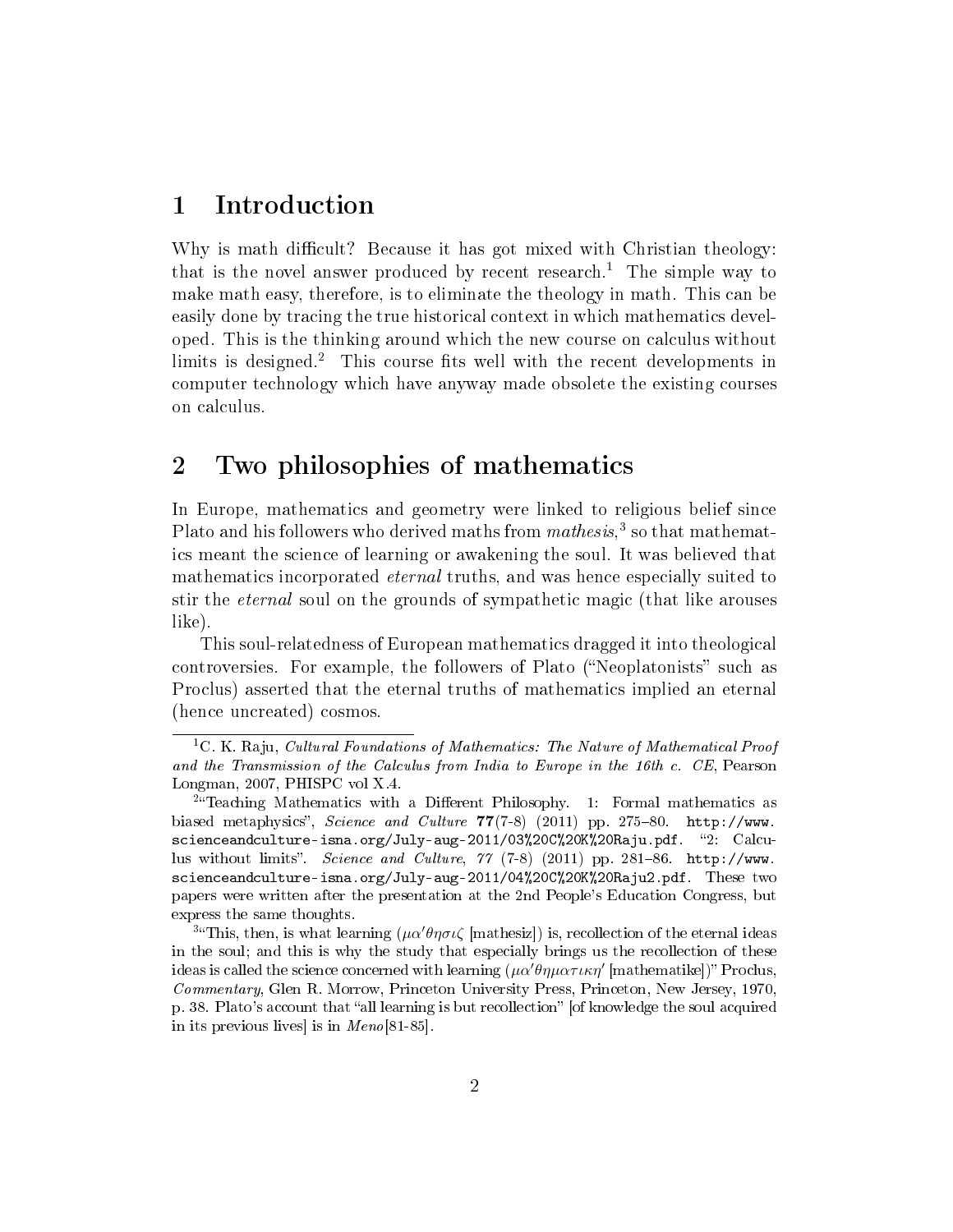This precipitated the first creationist controversy, for post-Nicene theology emphasized the doctrine of creation. Accordingly, after state and church combined in the 4th c., this "Neoplatonic" notion of the soul was attacked, then cursed and banned by the church. Centuries later, after the Crusades failed to convert Muslims by force beyond Spain, the church searched for new means of persuasion. It accepted mathematics, but only after reinterpreting it as merely a tool to teach a "universal" means of persuasion!<sup>4</sup>

Hence, this kind of church "mathematics" forever aims to "prove" things. The "mathematical" or formal proof involved is not the normal proof as used in the rest of world (and science). For example, empirical proofs were accepted by all systems of Indian philosophy, for all purposes including mathematics (and empirical proofs, not metaphysics, remain the key to science), but they are rejected by church mathematics and its successor, formal mathematics, thus rejecting all Indian philosophy at one stroke. That is, Western mathematical "proof" involves a religiously-biased metaphysics, falsely declared as universal. This purported universality is normative and not a matter of fact. Indeed, it is well known to be contrary to fact—even "Euclid's" Elements involves empirical proofs in an essential way, starting from its first proposition. The real function of this theorem-proving ritual is to instill a religious-bias in the minds of students. The claim that those who didn't follow this biased metaphysics are somehow inferior is part of the trick of universalising a particular set of religious beliefs.

In striking contrast, much of today's school maths (arithmetic, algebra, trigonometry, and calculus) originated in India in a purely practical and material context, related to calculation, not proof. The traditional Indian texts on arithmetic are full of problems of commercial and practical interest, and absolutely devoid of any attempt to relate mathematics to religious belief. (Even the *sulba sutra-s* misleadingly called "ritual geometry" by some Western academics are entirely manuals for the practical purpose of building brick

 $4$ For a quick account, see C. K. Raju, "The Religious Roots of Mathematics", Theory, *Culture & Society* 23(1–2) Jan-March 2006, Spl. Issue ed. Mike Featherstone, Couze Venn, Ryan Bishop, and John Phillips, pp. 95–97. For an account of the way in which this "theology of reason" is applied to current politics, see C. K. Raju, "Benedict's Maledicts" http://zmag.org/znet/viewArticle/3109 or the printed version in Indian Journal of Secularism  $10(3)$  (2008) pp. 79–90. For an account of how history was modified to match this reinterpretation, see C. K. Raju, "Teaching Racist History", Indian Journal of Secularism, 114) 2008, pp. 25-28, "Towards Equity in Mathematics Education 1: Good-Bye Euclid!" Bhartiya Samajik Chintan,  $7(4)$  (New Series) (2009) pp. 255-64, and Is Science Western in Origin?, Multiversity and Citizens International, Penang, 2009.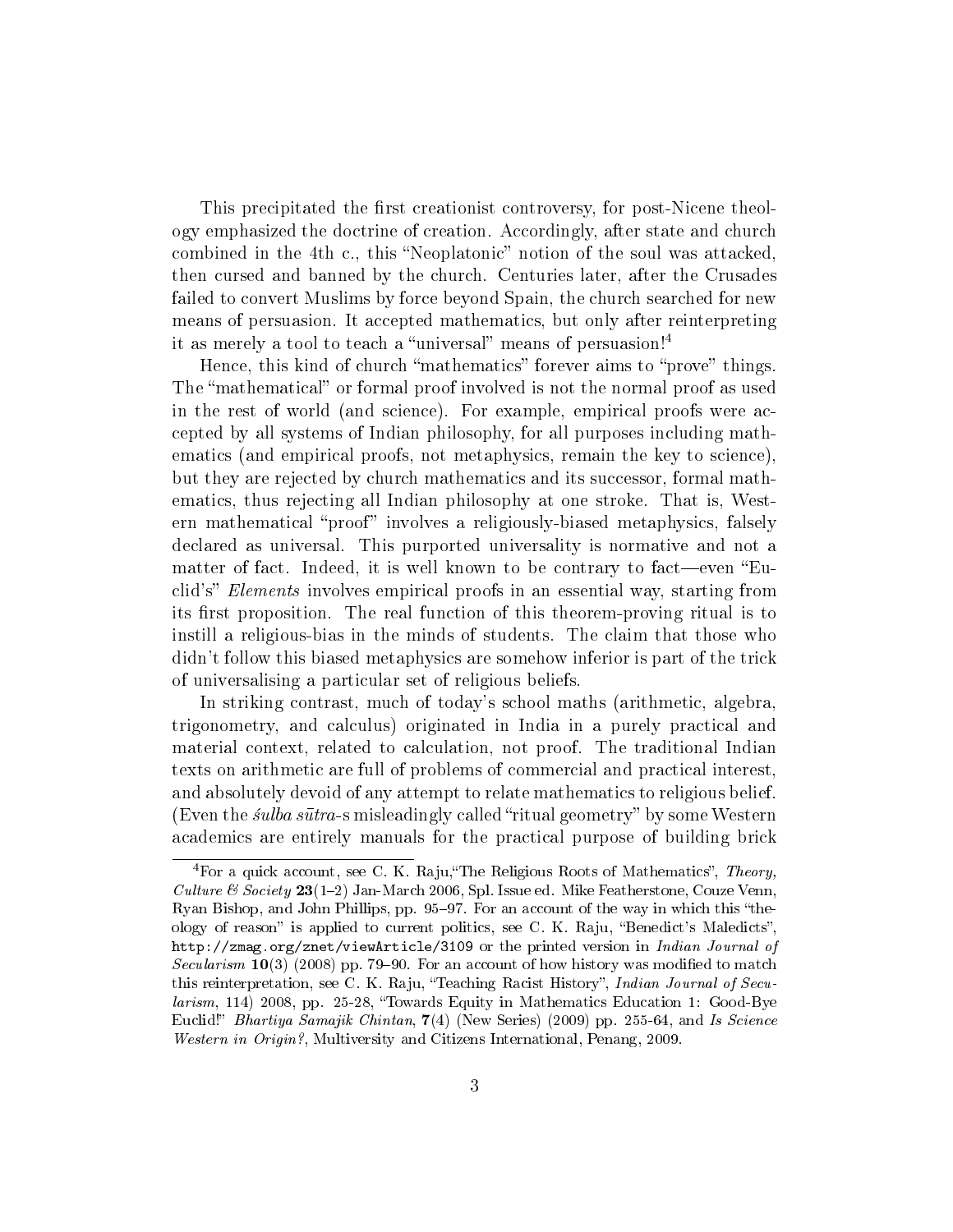structures.) Universal mathematics is about calculation, unlike the limited church mathematics of metaphysical proof.

### 3 The clash of philosophies: the Math Wars

When Indian mathematics first reached Europe in the  $10th$  c., there ensued a clash between these two entirely different ways of understanding mathematics, the practical Indian way, and the soul-related and metaphysical European way. This clash developed in two phases which I have called the "math wars".

The first phase, or the first math war between the  $10th-15th$  c. concerns arithmetic. As is well known, Indian arithmetic travelled to Europe through Arabs, and particularly through the text of al Khwarizmi, and hence came to be known as algorismus or algorithms, after al Khwarizmi's latinized name. Algorismus refers to the elementary algorithms for addition, multiplication, division etc. that everyone learns in school today. At that time, arithmetic was done in Europe using the Roman abacus. The difficulty of moving from abacus to algorismus was made clear by Pope Sylvester II (author of a tome on the abacus) who failed to understand the place-value system underlying Indian algorithms. He demonstrated this lack of understanding for posterity by inscribing the "Arabic numerals" on the back of counters (jettons) used in the traditional European counting board, as if the shapes of the numerals had some magical properties attached!

Indian arithmetic was especially pushed into Europe by Florentine merchants, who recognized that it had a compelling competitive advantage over the abacus for purposes of commerce. However, this arithmetic remained so poorly understood by the general population for centuries in Europe, that the word "cipher", the then-name for zero, has come to mean a hard-tounderstand code! The source of this difficulty is well known. Greek and Roman numerals are additive: XVII means  $10+5+1+1=17$ , but with the place value system (and zero) 100 does not mean  $1+0+0=1$ . More generally, the difficulty was with zeroing rather than zero: the practical Indian understanding of arithmetic was incompatible with the prevalent religious understanding of mathematics in Europe (where a typical challenge problem was whether unity was a number).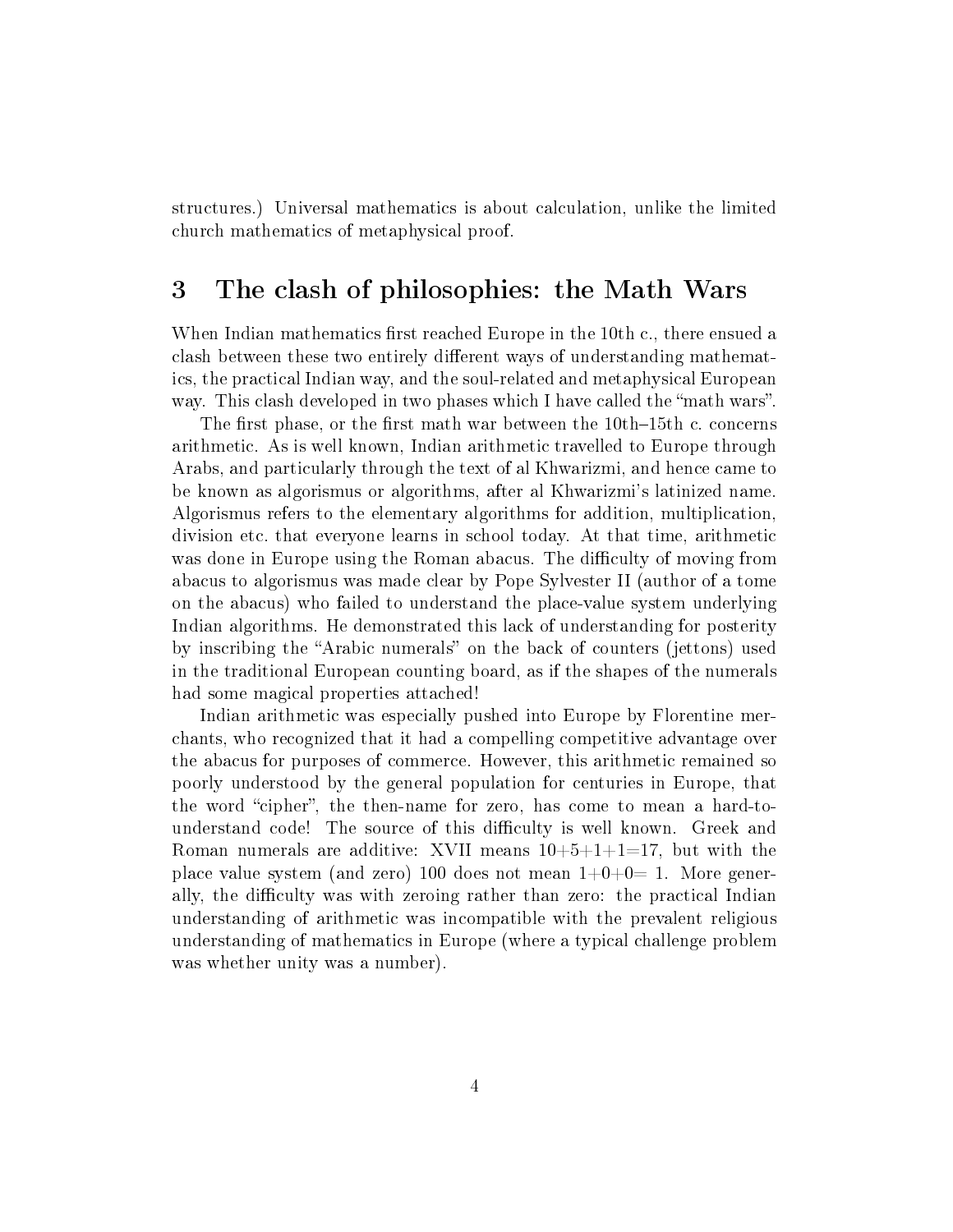## 4 The calculus: its Indian origin and transmission to Europe

In the second phase, or the second math war, starting in the 16th c., the calculus travelled to Europe. The calculus had developed in India, over a thousand year period, from the 5th to the 15th c. for accurate calculations with planetary models, needed for the calendar—the key technology for monsoondriven agriculture. It was used to obtain very precise trigonometric values (eventually to the 9th decimal place). Precise trigonometric values were critical also for navigation. The navigational problem was then recognized as so major an economic impediment in Europe that from 1500–1760 various European governments allocated vast sums of money for its solution.

Naturally, Indian calendrical texts such as the  $Kriyakramkari$  containing calculus techniques, planetary models, and trigonometric values were collected, translated and despatched to Europe by Cochin-based Jesuits in the 16th c. These texts initially went to Christoph Clavius, and Tycho Brahe (and the similarity between Indian and Clavius' trigonometric values, and Indian and Tycho's planetary model is manifest), and through Tycho to Kepler, and later diffused in Europe, though the non-Christian sources were never acknowledged for fear of religious persecution at this time of the Inquisition.

### 5 The second math war

However, despite their undeniable practical value, the Indian calculus techniques involved infinite series which caused enormous confusion in Europe for at least another three centuries. For example, the Indian technique used an infinite series to calculate the ratio of the circumference of a circle to its diameter, a number today called  $\pi$ . However, Descartes wrote in his  $Geom$ etry that a rigorous account of such ratios of curved and straight lines was "beyond the capacity of the human mind".<sup>5</sup>

The source of the difficulties was the same: the mathesis notion of mathematics as eternal truth irrationally lingered on in Europe (even after the related notion of eternal soul was abandoned). Hence, Europeans continued to view mathematics in religious terms as the "perfect" language in which

 ${}^{5}R$ . Descartes, The Geometry (trans. David Eugene and Marcia L. Latham), Encyclopaedia Britannica, Chicago, 1996, book 2, p. 544.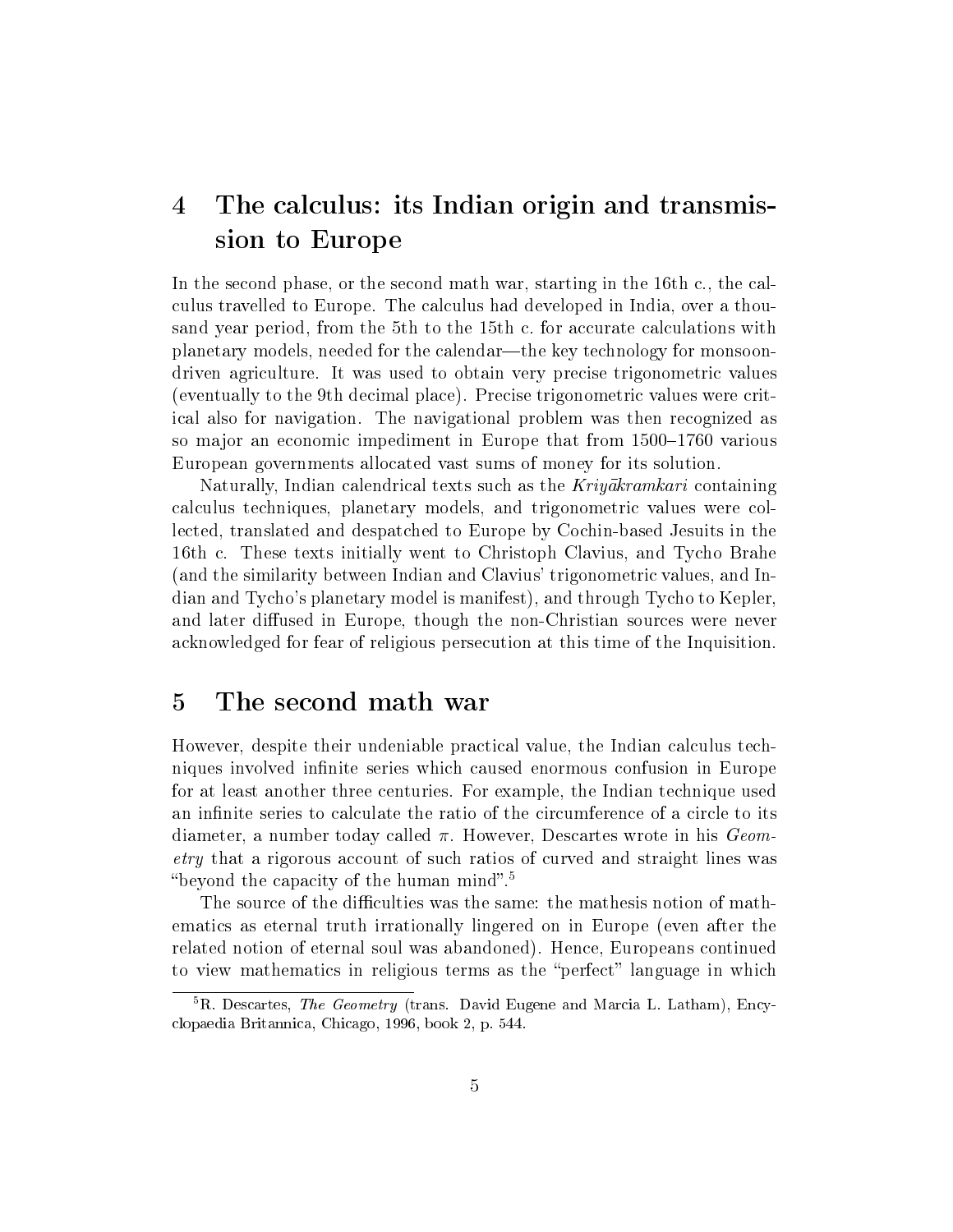God had written the book of the world, and this religious understanding blocked a proper understanding of the sophisticated Indian techniques of dealing with infinity (which involved the "non-Archimedean" field of rational functions which has both infinities and infinitesimals). Europeans then naively thought that an infinite series could only be correctly summed by carrying out the infinite task of summing an infinite number of terms. This was the source of Descartes' objection (to Fermat and Pascal), repeated by Galileo (to his student Cavalieri): summing the infinite series would take an infinite amount of time, while summing only a finite number of terms would mean an "imperfect" result which was not mathematics. Newton blundered in thinking that he had found a solution to this problem, and had made calculus "rigorous" by making time metaphysical!<sup>6</sup> Newton's purported solution was unacceptable to his contemporaries like Berkeley, and Europeans continued to struggle to put the calculus on an alternative epistemological footing—a struggle which stopped only around the mid-20th c.

In present-day terms this clash of epistemologies involved two major issues.<sup>7</sup> First, the insistence that only metaphysics could lead to certain truth (hence that mathematics must necessarily be metaphysical, and must avoid the empirical), and secondly that Western metaphysics had to be universal. Insistence on both these points was politically convenient (indeed essential) to the Western clergy.

Ironically, under colonial influence, India imported back this confused European viewpoint about mathematics and calculus into its educational system. On the principle that phylogeny is ontogeny a growing organism retraces the historical process of evolution of life: a child emerges from water, then crawls and finally stands up. Analogously, classroom teaching typically retraces the historical development of the subject. Thus, the thousand years of European confusion about Indian mathematics are replayed in fast-forward mode in the mind of the child being taught mathematics today. This confu-

 ${}^{6}$ See "Time, What is it That it can be Measured?", Science and Education, 15(6) (2006) pp. 537–551. Also, "Time, Physics, History", extended abstract of a talk, at http:// ckraju.net/papers/Le-Temps-la-Physique-et-le-Histoire.pdf. This wrong belief continues to this day, and Newton's "law" of gravitation has only just been amended. C. K. Raju, "Retarded gravitation theory", talk presented at the 6th International School on Field Theory and Gravitation, Petropolis, Brazil, April 2012.

<sup>&</sup>lt;sup>7</sup>C. K. Raju, "Computers, Mathematics Education and the Alternative Epistemology of the Calculus in the Yuktibhasa" Philosophy East and West 51(3), 2001, pp. 325–62; available from http:\\ckraju.net\papers\Hawaii.pdf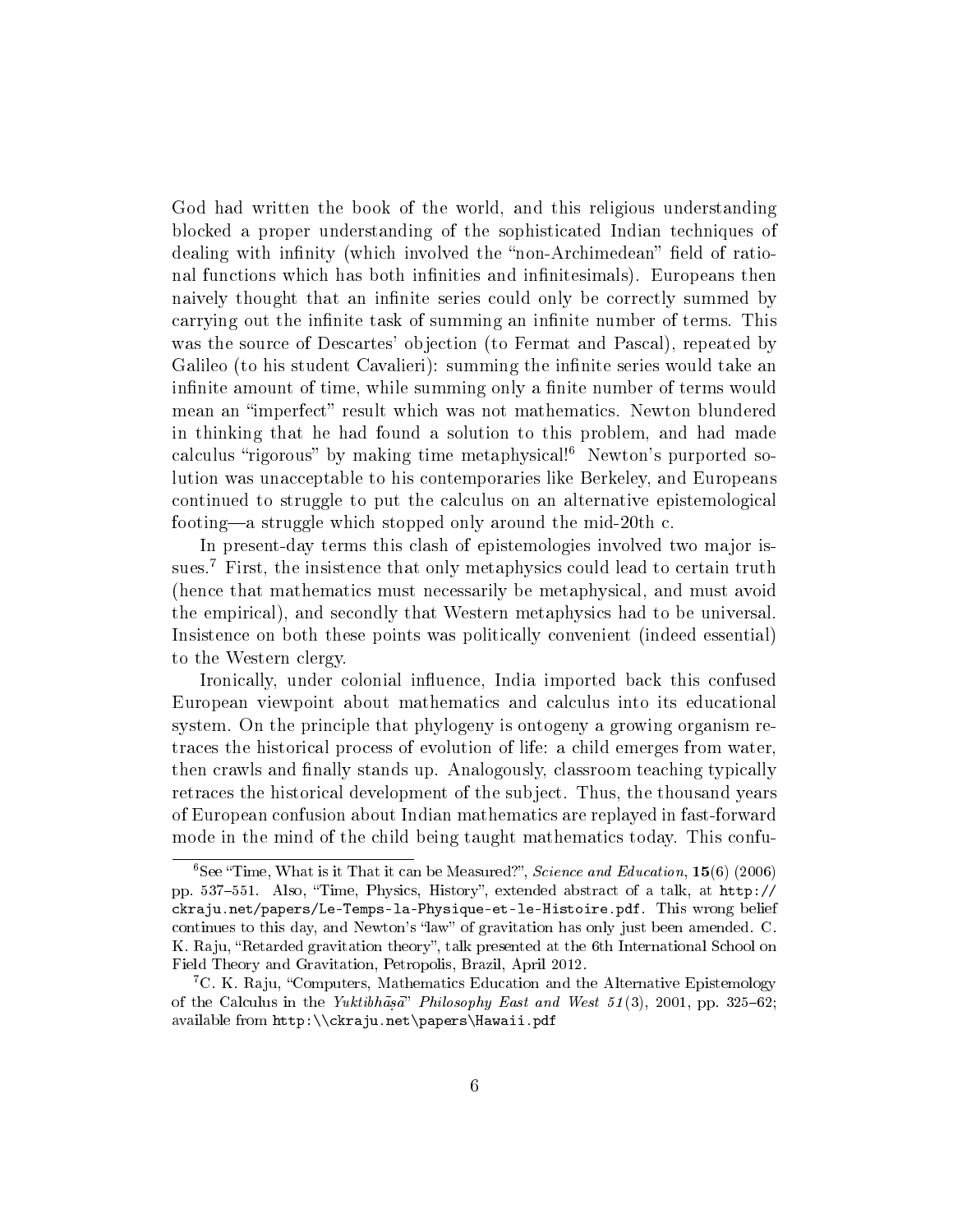sion arose because mathematics which originated in one (practical) setting, was sought to be absorbed in an entirely different (theological) setting. This is what makes maths difficult today.

# 6 Teaching calculus with limits: some problems

Let us spell out this difficulty in the case of the calculus as currently taught. Currently, school  $(K-12)$  students are taught calculus as a bunch of rules<sup>8</sup> to manipulate the derivative and integral, but are not taught the prevalent definitions of these symbols. Why not? Since that definition first requires the concept of limit. The concept of limit is introduced in a naive way, in current NCERT school texts, since it is believed that it cannot be taught in a "rigorous" way to school children. Why not? Since Western mathematicians believe that formal limits require the formal real number system  $\mathbb{R}$ , which requires Dedekind cuts or Cauchy sequences, and that is regarded as too hard to teach school children.

For the same reason, school children cannot even be taught the definition of the exponential function  $e^x$ , since that requires additionally the definition of uniform convergence etc., which again is regarded as too difficult to teach in school. Thus, while any school child can promptly rattle off the rule that  $\frac{d}{dx}(e^x) = e^x$ , this is mere parroting for s/he cannot tell you what the derivative( $\frac{d}{dx}$ ) means, nor what the exponential function  $(e^x)$  means.

Mathematics being the basis of science, it is ironical that mathematics is today taught as a bunch of rules which must be parroted on authority, and without understanding. Naturally, children who are inquisitive, and not willing to blindly accept authority, find all this meaningless symbolmanipulation hard to accept, and reject mathematics altogether.

In fact, one can go a step further, beyond school. The formal real numbers  $\mathbb R$  are taught in courses in advanced calculus<sup>9</sup> or topology and mathematical analysis<sup>10</sup> (though only to the very few students who specialise in mathematics at the graduate level). Historically speaking, this construction of formal real numbers by Dedekind used Cantor's set theory, which was then

<sup>&</sup>lt;sup>8</sup>e.g. H. Flanders, R. Korfhage and J. Price, *Calculus*, Academic Press, New York, 1970.

<sup>&</sup>lt;sup>9</sup>e.g. D. V. Widder, Advanced Calculus, 2<sup>nd</sup> ed., Prentice Hall, New Delhi, 1999.

 $10$ e.g. W. Rudin, *Principles of Mathematical Analysis*, McGraw Hill, New York, 1964.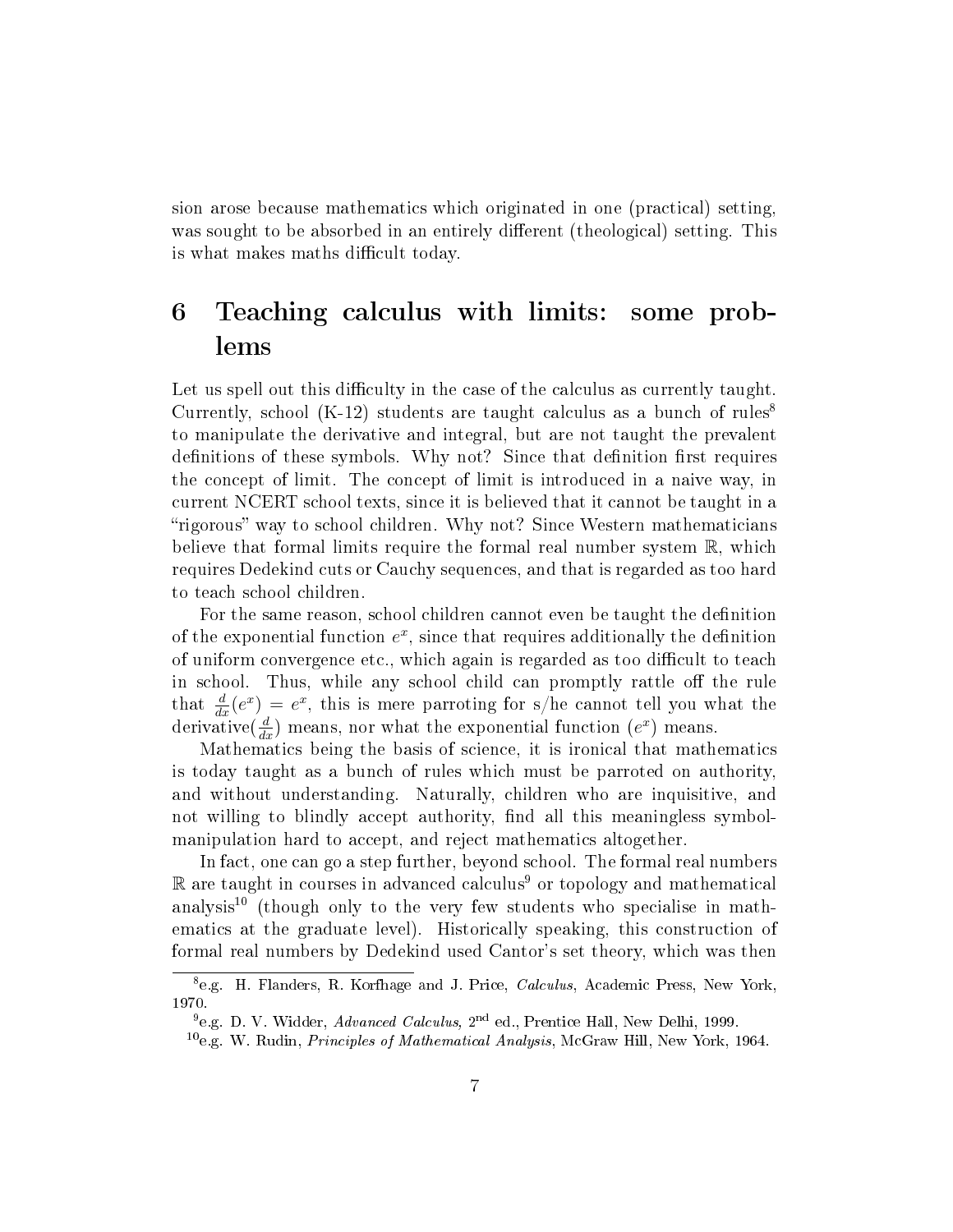regarded as logically suspect and full of paradoxes. From a historical perspective, Dedekind's achievement was psychological: he transferred doubts about numbers to doubts about sets!

These paradoxes of set theory arose since set theory postulates metaphysical ways to perform supertasks or an infinite series of tasks (even without transfinite induction principles, such as axiom of choice). Though those paradoxes of set theory are believed to have been resolved in the development of axiomatic set theory in the 1930's, this is just a belief, for that axiomatic set theory<sup>11</sup> (as distinct from naive set theory<sup>12</sup>) is something that even most professional mathematicians never learn, even after their PhD! Consequently, most mathematicians are unaware that even to believe the conjectured consistency of set theory requires double standards of proof: a standard of proof for metamathematics which differs from the proof used in mathematics, in disallowing supertasks.<sup>13</sup> This is a strange situation where the validity of a procedure is maintained by limiting the questions that can be asked! But this sort of thing comes naturally to Western culture. Historically speaking, then, the key achievement of axiomatic set theory is again psychological: the doubts about set theory have just been pushed into the domain of metamathematics which most mathematicians don't know or care about!

Nevertheless, present-day mathematics begins with set theory, and, since a set cannot be so easily defined, there are NCERT school texts which start off by asserting that "a set is a collection of objects"—another piece of nonsense which students parrot. Naturally, once again, an inquisitive or sensitive mind could easily revolt at being forced to learn a subject taught in such a cloudy manner.

What a terrible irony that mathematics, once regarded as "the science of learning", has been reduced to such a mess which is so difficult to learn or teach!

 $11_{\text{e.g.}}$  L. Mendelson, *Introduction to Mathematical Logic*, van Nostrand Reinhold, New York, 1964.

<sup>&</sup>lt;sup>12</sup>e.g. P. R. Halmos, Naive Set Theory, East-West Press, New Delhi, 1972.

 $13$ The formal argument runs as follows. By Gödel's theorem if set theory is decidable it is inconsistent. By Gödel's other theorem, if set theory is consistent without the axiom of choice then it must be consistent with axiom of choice. On the other hand, if one were allowed to use such a transfinite induction principle, such as Zorn's Lemma or Hausdorff Maximality Principle (equivalent to the Axiom of Choice) in metamathematics, set theory could easily be made decidable.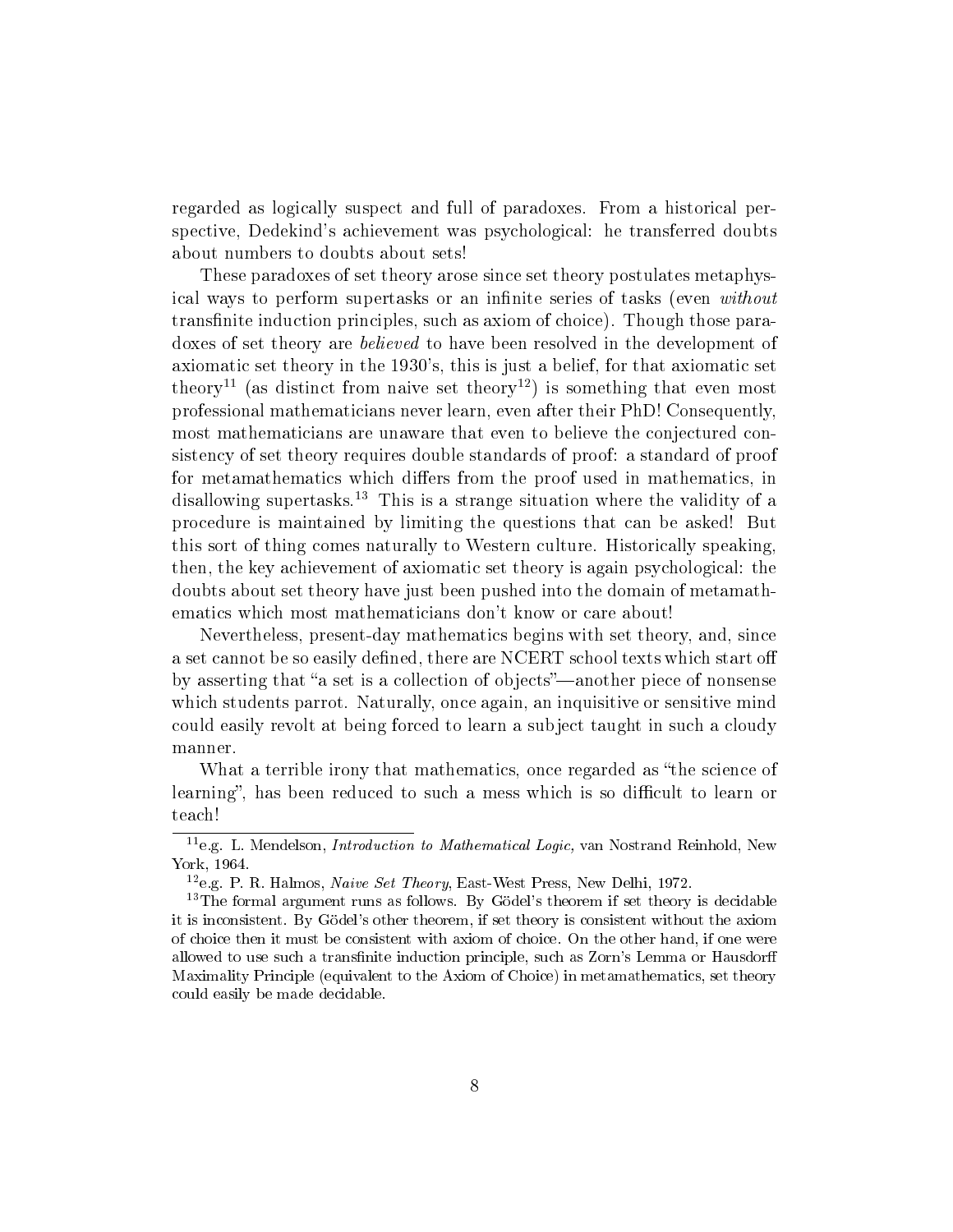#### 7 Calculus without limits: the solution

On the theory developed above, these learning difficulties with mathematics can be resolved by reverting to the original (practical) context in which that mathematics historically developed. For calculus this means a move towards Aryabhata's idea of shifting from clumsy geometric techniques of calculation to the elegant technique of numerically solving ordinary differential equations. Practically speaking, this idea fits in marvelously well with the current technology of computers, and would anyway be the preferred way to teach mathematics today.

Those trained in Western formal mathematics might object that numerical techniques are not "rigorous", but are approximate and erroneous (because in their understanding truth can only be metaphysical, and that metaphysics must be Western). Of course, even they would be forced to admit that for ALL practical applications of mathematics (without exception), such as sending a man to the moon, one has no option but to perform numerical calculations. Nevertheless, they would insist that the only "rigorous" way to do mathematics is to do it metaphysically. And that metaphysics must be theirs. These rituals of metaphysical theorem-proving, and the blind belief in the related metaphysics, have been challenged for a decade, and there has been no serious counter-response, so it is time to forget about the West and move on.

Now the historical fact is that the infinite series developed in India and was used in practical ways by Indian mathematicians *without* postulating the ability to perform supertasks or an infinite series of tasks. This achievement has been brushed aside on the same grounds that the Indian infinite series lacked rigorous proof. In fact there was a *different* method of proof, and when appropriately reconstructed, the process used does involve a new philosophical paradigm for mathematics, which I have called zeroism. This realistic  $philosophy<sup>14</sup>$  accepts mathematics as fallible, and such practical computations as all that we will ever have, AND REJECTS PLATONIC IDEALISM AS ERRONEOUS. To repeat, this stands on its head the usual belief of formal mathematicians that formal idealisations are valid, and that practical numerical computations are forever erroneous. In fact, on zeroism, it is

<sup>&</sup>lt;sup>14</sup> Cultural Foundations of Mathematics, cited above. See also, C. K. Raju "Zeroism and Calculus without Limits", paper presented at the 4th Nalanda Dialogue between Buddhism and Science, http://ckraju.net/papers/Zeroism-and-calculus-without-limits. pdf.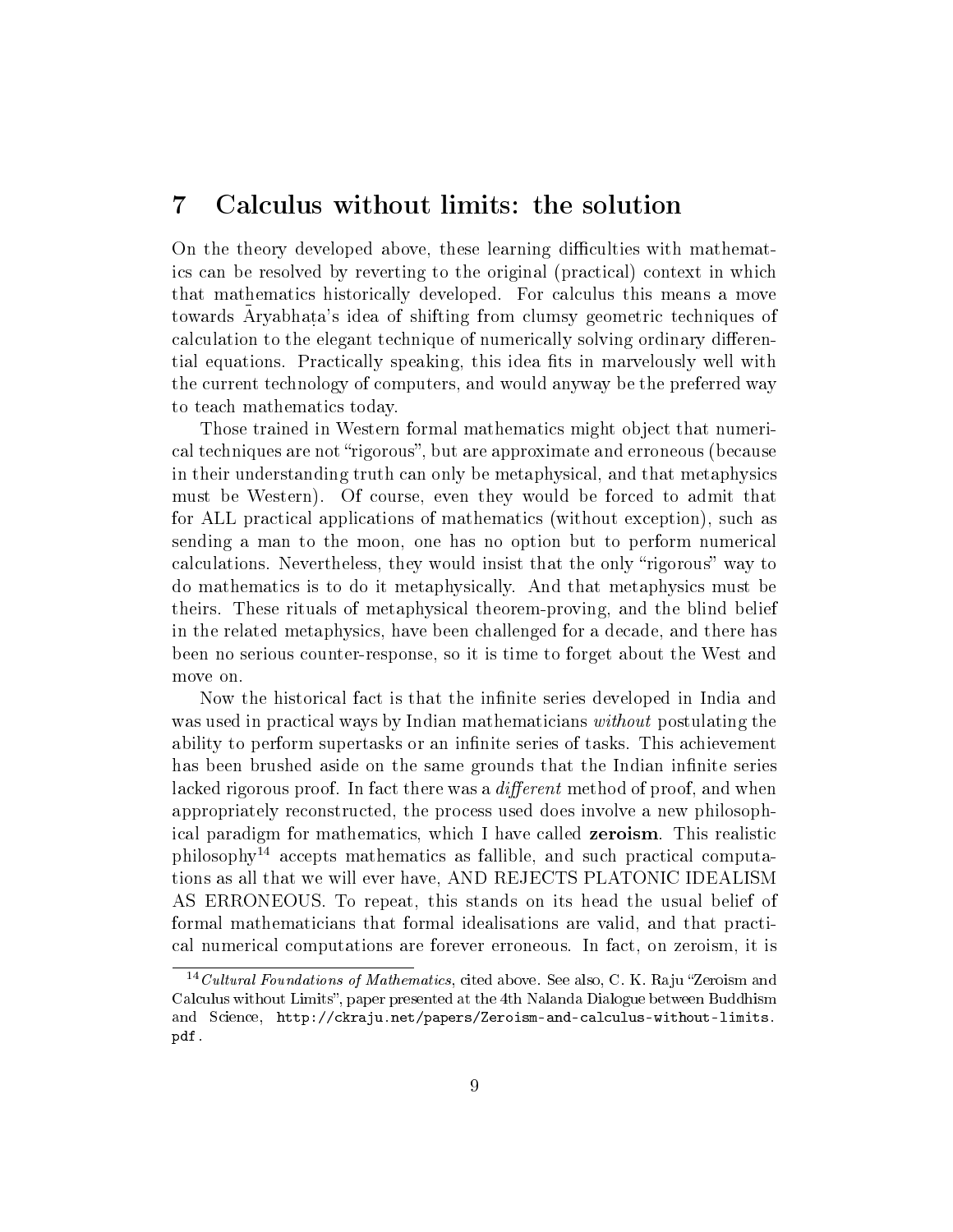the formal idealisations which are forever erroneous, for they can never correspond to anything real. As a side benet, the semantically void syntactic manipulation of symbols required by formalism is a task best left to machines designed for this purpose (the computer).

Incidentally, computer technology has also made completely obsolete the ability to mindlessly manipulate integrals and derivatives that Indian school children are forced to learn in the name of learning calculus. Thus, with the easy availability of symbolic manipulation programs like macsyma (now open source) it is easy to solve, in a fraction of a second, the toughest symbolic manipulation problems in any calculus text.

There are many advantage of this new approach of teaching calculus as primarily concerned with the numerical solution of differential equations. Thus, this makes the calculus shockingly easy. For example, the exponential function is defined as the solution of  $y'(x) = y(x)$  with  $y(0) = 1$ . The derivative is now defined as just the difference quotient which arises naturally in the process of interpolating in a table of values, using the elementary arithmetic rule of three. Geometrically, the difference quotient corresponds to the slope of the chord (not tangent, which requires limits). The new point of zeroism is that uniqueness is not required to define the derivative, so that we can happily live with the non-uniqueness of the chord, for it is the idealised notion of a unique tangent which is erroneous.

We have no option but to deal with non-uniqueness. Thus, in real life, we neglect the changes that take place in ourselves and our friends from day to day (and indeed from instant to instant), and we write down the number  $\pi$ only to a certain number of decimal places, the exact number of places being decided by the practical context. Zeroism accepts at the philosophical level this mundane ability to handle non-uniqueness.

This new approach also makes it very easy to teach "advanced" topics, such as elliptic integrals, even to school children.<sup>15</sup> The students can either write the required computer programs themselves, or use my software calcode, which accepts symbolic input to define an ordinary differential equation, and provides both numerical output and 3-D visualisation of solutions using Open-GL. calcode also has features to analyse the solutions in various ways. (They can even do the calculations by hand.) All this means

<sup>&</sup>lt;sup>15</sup>For an actual project along these lines, see  $http://ckraju.net/11picsoftime/$ pendulum.pdf.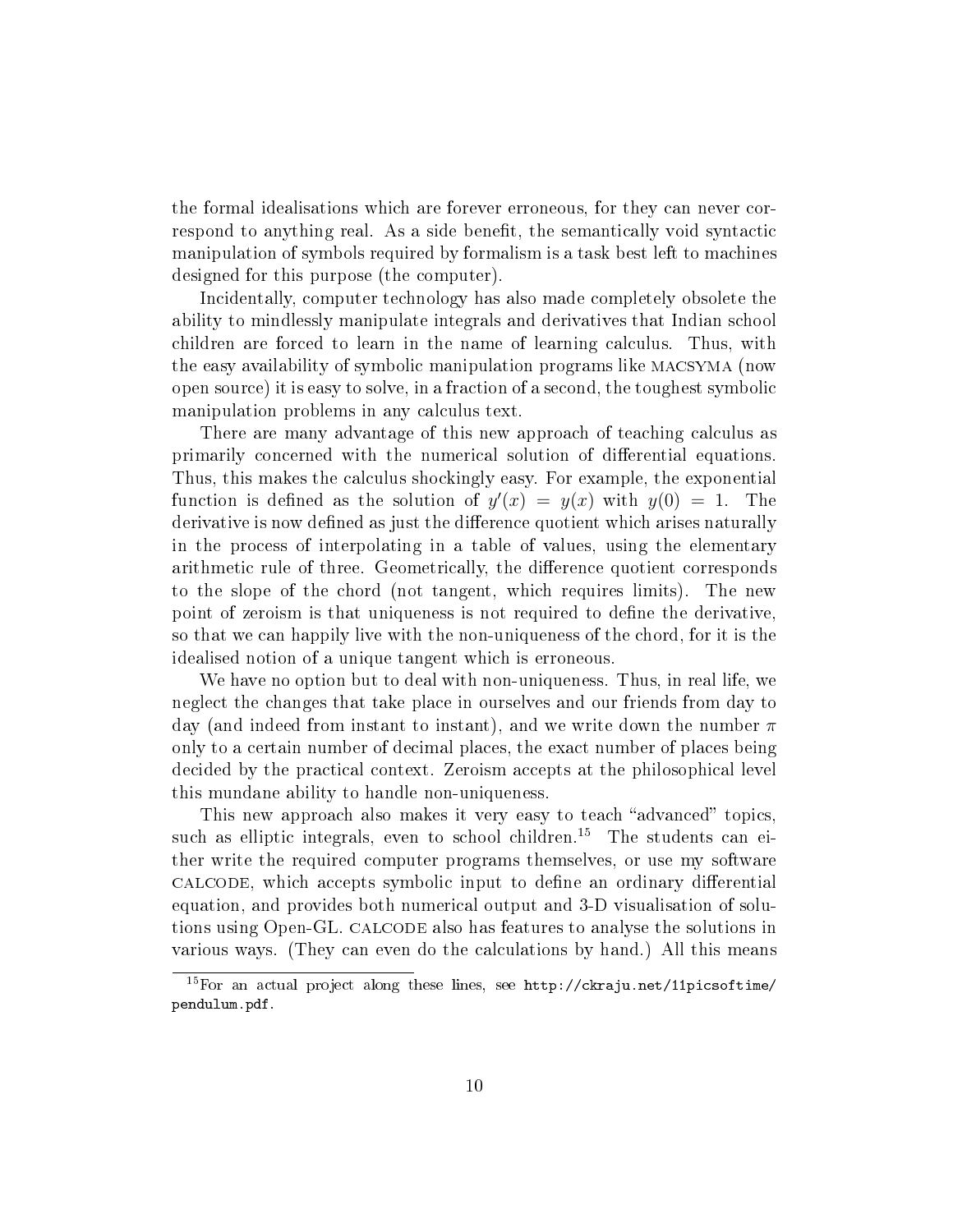that a five year calculus course could be taught in five days to a group of students.

#### 8 The experiments

Actual experiments along these lines have been conducted and the results were first reported at the 2nd People's Education Congress.<sup>16</sup>

This first report concerned the experiment, interestingly conducted at Sarnath, at the Central University of Tibetan Studies. The batch consisted of 27 students in the age group 22–55 years. Some had formal training up to the 8th standard, while some had had purely monastic education. Naturally, the performance on the pre-test was extremely poor, even in the case of elementary arithmetic. The pre-test question paper is shown in Fig. 1. (If you are reading a printed copy of this paper, and want to see more details of the paper, please download the presentation cited earlier.)



Figure 1: The question paper for the pre-test

<sup>&</sup>lt;sup>16</sup>"Calculus without limits: Report of an experiment", paper presented at the 2nd People's Education Congress, HBCSE, Mumbai, 5-9 Oct 2009. Available at http: //ckraju.net/papers/Calculus-without-limits-presentation.pdf.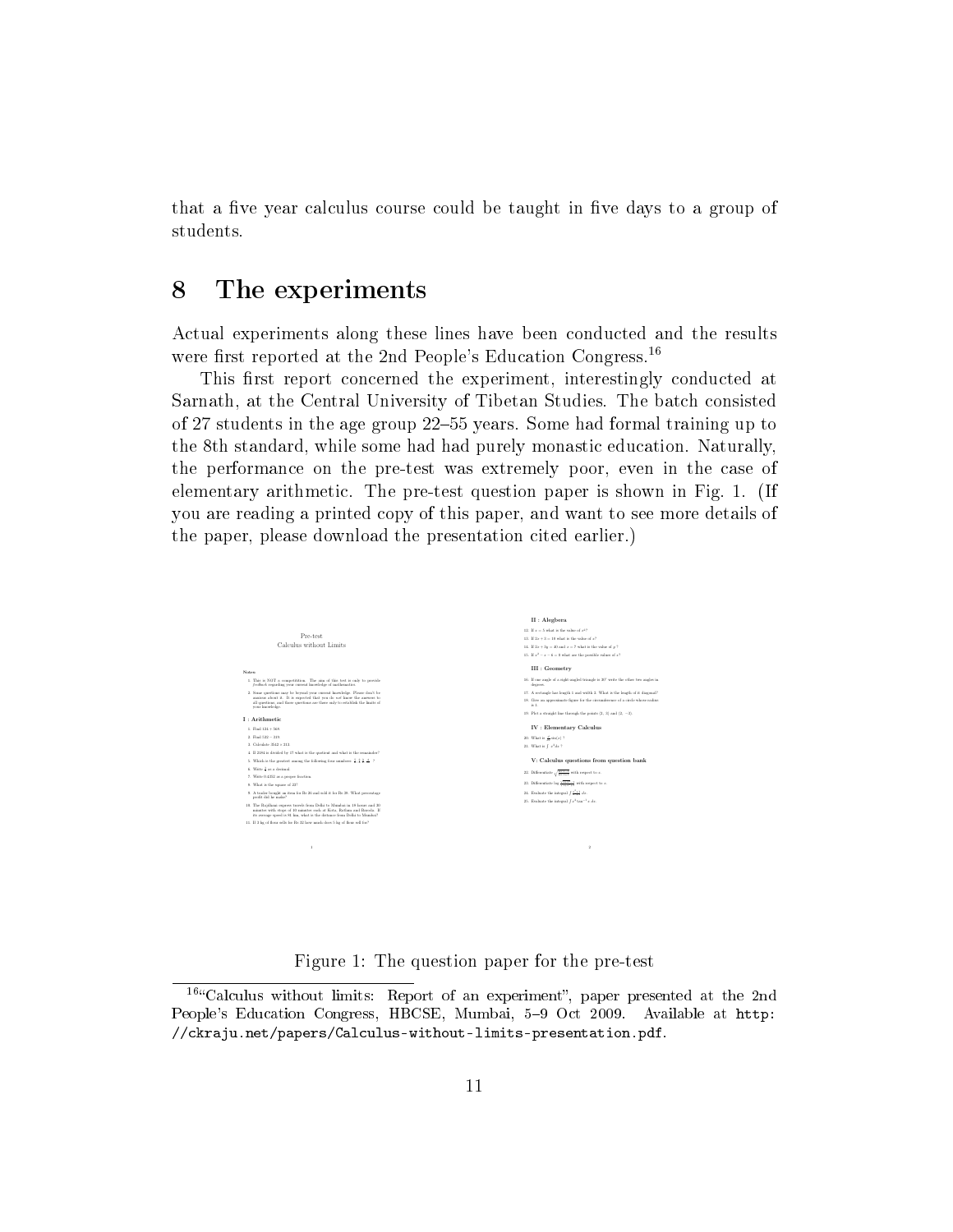This situation created a big challenge, for the promise was that they would be able to learn calculus in 5 days, with the new philosophy. The test of learning was that they should be able to solve questions drawn at random from a published calculus question bank. (The random selection was done by using a pseudo-random number generator, with a seed supplied by the Vice Chancellor.) They should also be able to solve ordinary differential equations.

These requirements were met by the post-test question paper shown below.



Figure 2: The question paper for the post-test

The results were as follows.

- Above  $60\% 4$
- $\bullet$  Between 35-60\% 8
- $\bullet$  Below 35\% -15

The experiment, therefore, was moderately successful. In the pre-test only one of the students even attempted any of the question-bank questions.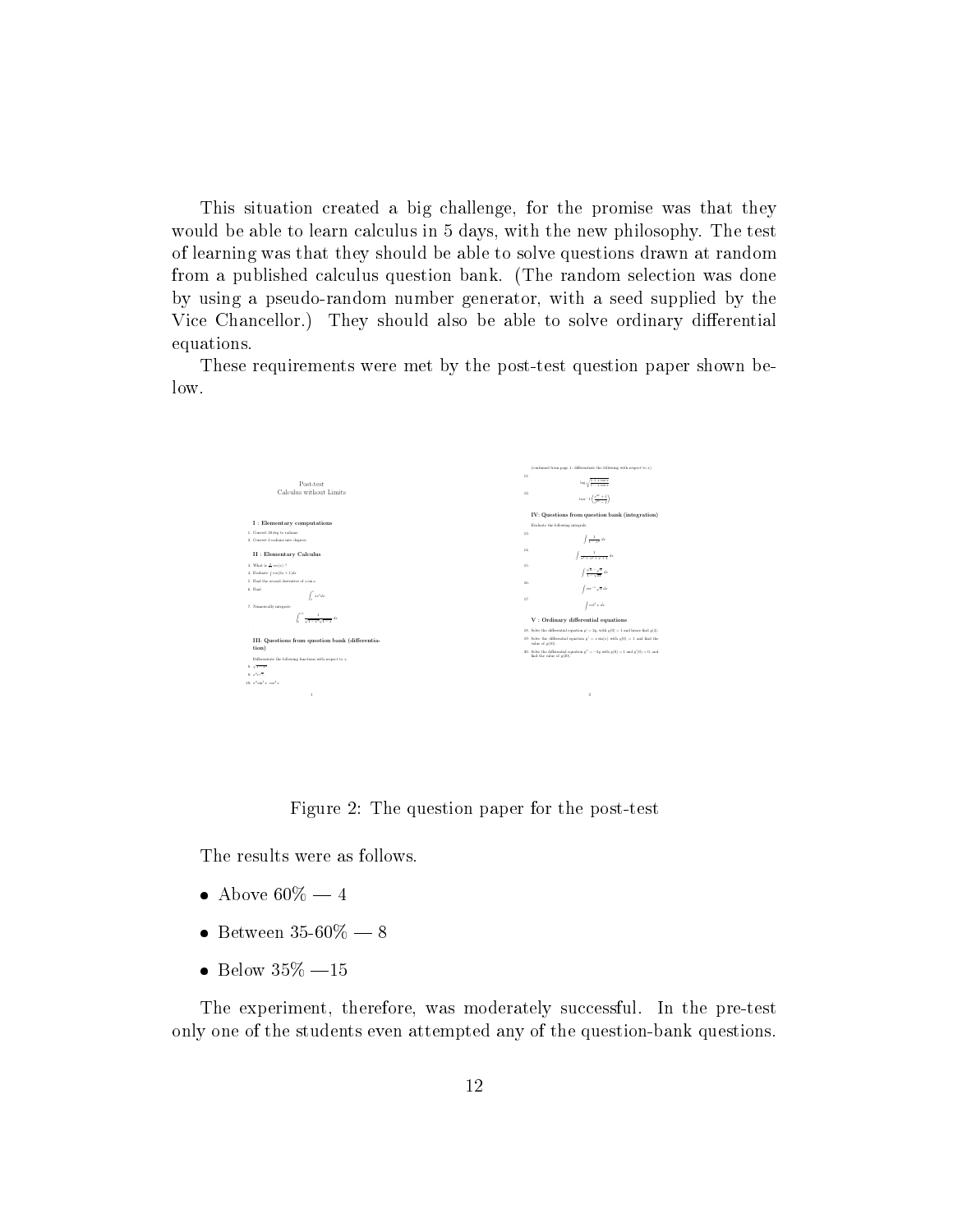This student got a near-perfect score in the post-test. About half the class cleared the test. The bottom half of the class performed poorly. That is to be put down to their lack of preparation.

It would not be out of place to mention here that this explanation was confirmed by subsequent experiments performed with 6 groups of students in Universiti Sains Malaysia, Ambedkar University Delhi, and in Iran. However, the results of those experiments, which were performed later, will be reported separately.

Notice that under the rubric of "Elementary calculus" students were asked to evaluate a non-elementary elliptic integral in the post-test. Such elliptic integrals are decidedly non-elementary, and not included even in most courses on advanced calculus. Apart from elliptic integrals, students went further and solved nonlinear differential equations in a natural way that is required to meaningfully teach Newtonian physics.

#### 9 The obstacle

Thus, calculus without limits is the pedagogy of choice. The only serious obstacle to its adoption is this: post-colonisation, many Indians have come to regard education as a process of learning how to ape the West. This dif ficulty is particularly acute with mathematics with regard to which many non-mathematicians have an inferiority complex because of the learning dif ficulties they encountered. Hence most people are unwilling to speak up.

Policies are made by powerful people who do not themselves know mathematics. Indeed, they have no personal knowledge of even who the real experts and knowledgeable people are, but place their condence in people purely on the strength of certificates issued by the West. No such "expert" Western-approved Indian mathematician has ever been known to have engaged seriously with the philosophy of mathematics (and philosophers have stayed away from it as already noted), so they absolutely avoid engaging in any process of public debate to prevent their ignorance from being exposed. Mathematics has become a process of blind obedience to rituals dictated by authority originating in the West (which is what students are actually taught). This is not accidental, as I have explained in my writings.

Finally, there is the material motive: apart from the relationship they share with the West, which is often a major source of income, these Western